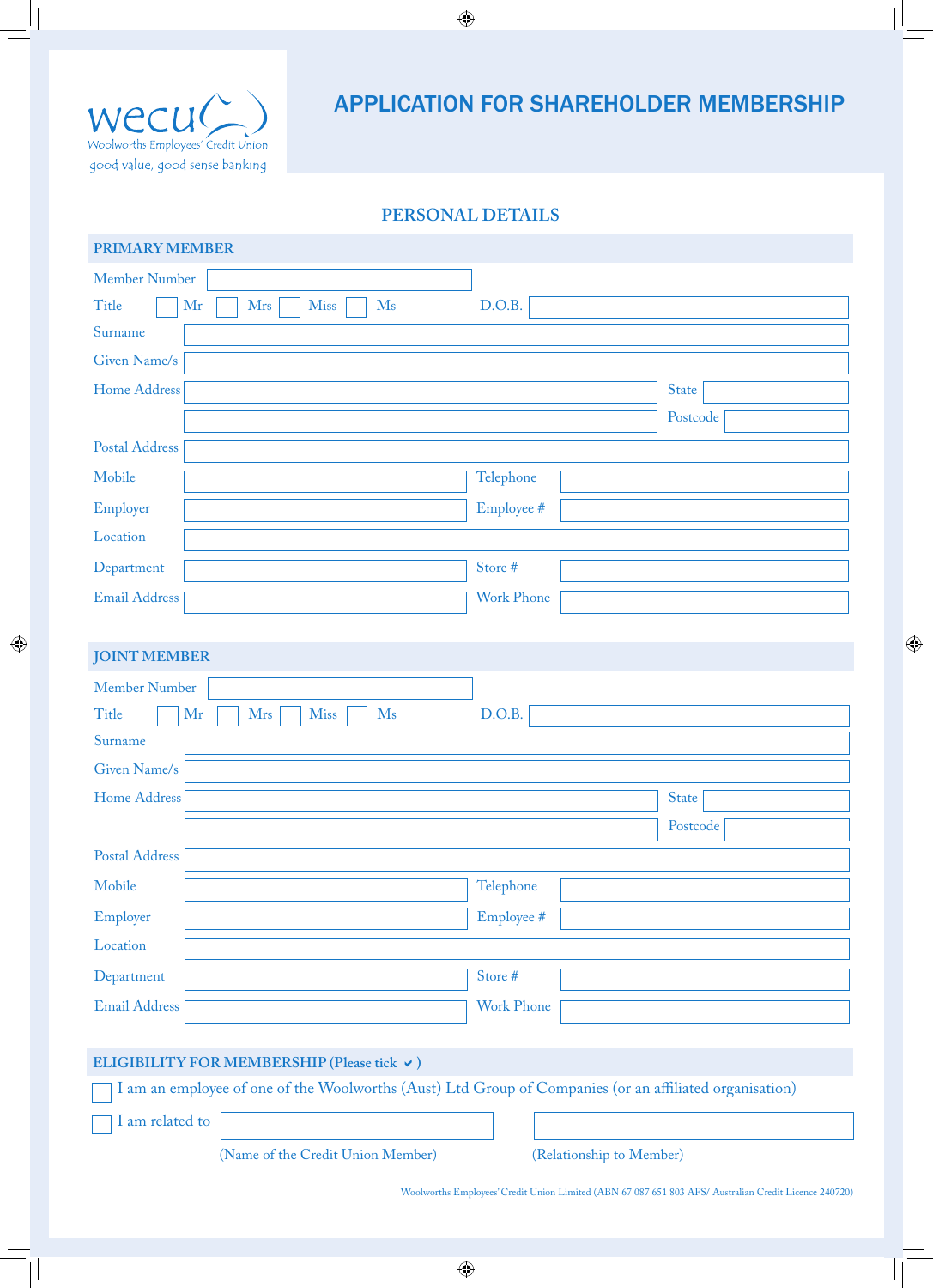| REGISTERED BUSINESS NAME/PARTNERSHIP DETAILS<br>Please state Registered Business Name or Partnership Name (we need to sight original or a copy of the Business Name Registration                                                                                                  |                                                                                                                            |            |  |  |
|-----------------------------------------------------------------------------------------------------------------------------------------------------------------------------------------------------------------------------------------------------------------------------------|----------------------------------------------------------------------------------------------------------------------------|------------|--|--|
| Certificate, if you use a Registered Business Name)                                                                                                                                                                                                                               |                                                                                                                            |            |  |  |
| <b>Registered Business</b><br>Name                                                                                                                                                                                                                                                |                                                                                                                            | <b>ABN</b> |  |  |
| Partnership Name                                                                                                                                                                                                                                                                  |                                                                                                                            | <b>ABN</b> |  |  |
| <b>Principal Business</b><br><b>Address</b>                                                                                                                                                                                                                                       |                                                                                                                            |            |  |  |
|                                                                                                                                                                                                                                                                                   | <b>State</b>                                                                                                               | Postcode   |  |  |
| <b>Mailing Address</b>                                                                                                                                                                                                                                                            |                                                                                                                            |            |  |  |
|                                                                                                                                                                                                                                                                                   | <b>State</b>                                                                                                               | Postcode   |  |  |
| When opening a Partnership Joint Account, the signatories confirm that the name of the partnership is as listed above                                                                                                                                                             |                                                                                                                            |            |  |  |
| SELECTING YOUR ACCOUNTS AND ACCESS FACILITIES (Please tick v)                                                                                                                                                                                                                     |                                                                                                                            |            |  |  |
| <b>Choice of Account Types</b>                                                                                                                                                                                                                                                    |                                                                                                                            |            |  |  |
| <b>Access Savings</b><br>A simple and convenient way of managing your money                                                                                                                                                                                                       | <b>Goal Account</b><br>Focus on your goals and save towards them                                                           |            |  |  |
| <b>NetPlus Internet Savings</b><br>Maximise your interest with every day access via the Internet                                                                                                                                                                                  | <b>Budget Savings</b><br>Manage your Bill Paying with a carefully planned budget                                           |            |  |  |
| SaverPlus (\$500 minimum balance)<br>Offers higher interest rates as your balance grows                                                                                                                                                                                           | <b>BU</b> Account<br>Financial independence for 13-17 years old                                                            |            |  |  |
| Christmas Club<br>Plan ahead for the festive season                                                                                                                                                                                                                               | <b>SuperSaver Account</b><br>Perfect for children up to 12 years                                                           |            |  |  |
| <b>Cash Management Account</b><br>Ideal if you have large sums, like a good return, but do not wish to<br>commit to a long term investment                                                                                                                                        | Telephone Banking (Numeric)<br>A range of options a simple telephone call away                                             |            |  |  |
| <b>Choice of Access Facilities</b>                                                                                                                                                                                                                                                | Password                                                                                                                   |            |  |  |
| Visa Debit Card<br>Providing you worldwide access to your funds                                                                                                                                                                                                                   | <b>Internet Banking</b><br>Banking from the comfort of your own home                                                       |            |  |  |
| Redicard<br>ONLY - available to members under 18 years old                                                                                                                                                                                                                        | · Must contain at least one alpha and one numeric character.<br>• Must have a minimum of 8 and a maximum of 12 characters. |            |  |  |
| <b>Member Chequing</b><br>Personalised chequing facility                                                                                                                                                                                                                          | <b>Interim Password</b>                                                                                                    |            |  |  |
| * Before selecting your preferred account types and access facilities, please refer to our Product Disclosure Statement and Summary<br>of Accounts & Availability of Access Facilities                                                                                            |                                                                                                                            |            |  |  |
| I/We agree to be bound by the 'VISA/Redicard Conditions of Use' and all other terms and conditions applicable to the selected<br>Accounts and Access facilities. I/We acknowledge that my/our Cards and Personal Identification Numbers will be mailed to my/<br>our home address |                                                                                                                            |            |  |  |
| Signature                                                                                                                                                                                                                                                                         | Date                                                                                                                       |            |  |  |
| Signature                                                                                                                                                                                                                                                                         | Date                                                                                                                       |            |  |  |
| <b>OFFICE USE ONLY</b>                                                                                                                                                                                                                                                            |                                                                                                                            |            |  |  |
| Details Verified By                                                                                                                                                                                                                                                               | Date                                                                                                                       |            |  |  |
|                                                                                                                                                                                                                                                                                   |                                                                                                                            |            |  |  |

 $\overline{\bigoplus}$ 

 $\bigoplus$ 

Woolworths Employees' Credit Union Limited (ABN 67 087 651 803 AFS/ Australian Credit Licence 240720)

 $\bigoplus$ 

 $\bigoplus$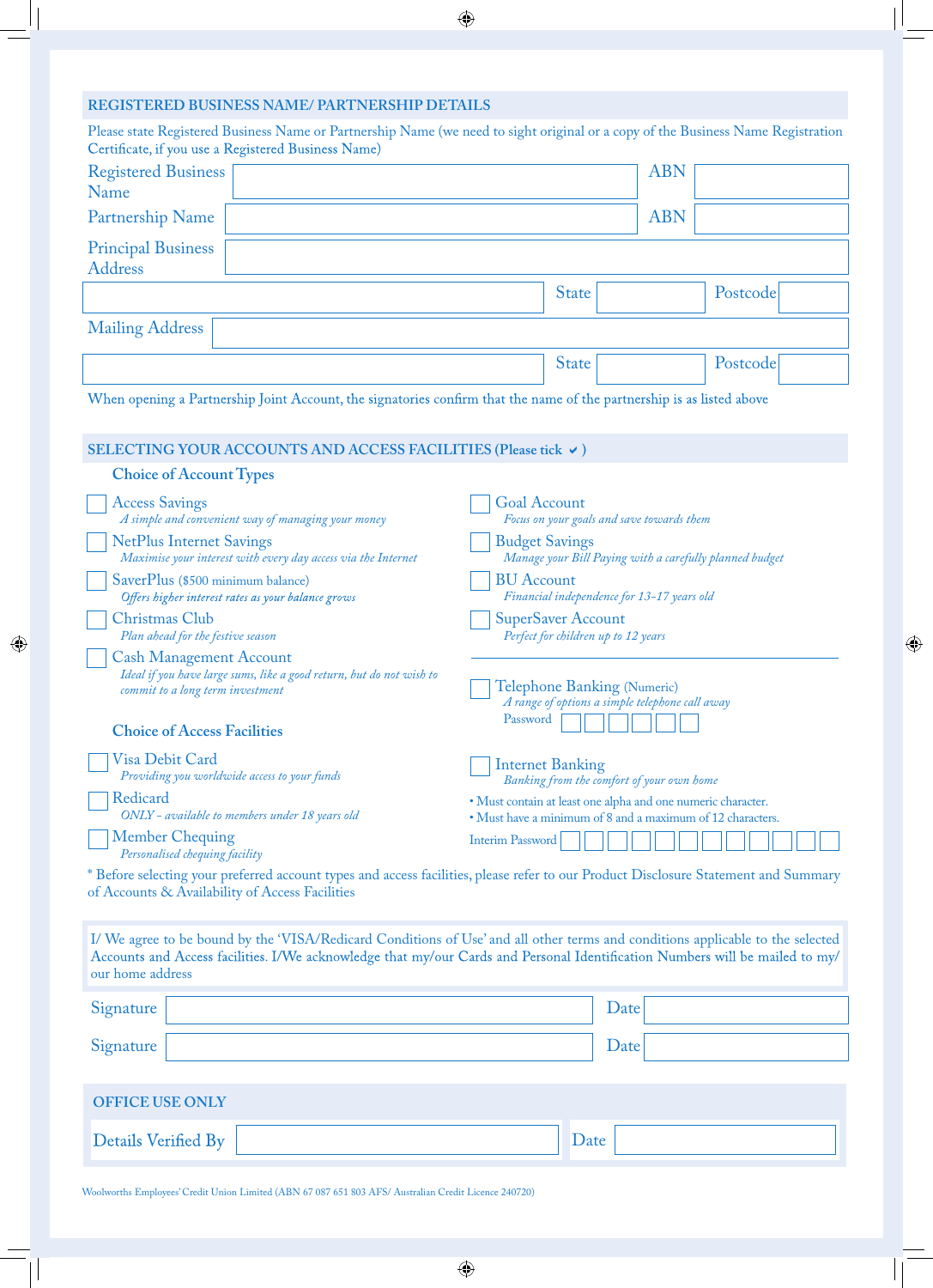#### **PROOF OF IDENTITY**

In accordance with relevant Acts of Parliament, all financial institutions must prove your identity when you become a signatory of an account. These procedures will occur once only for each signatory and information provided will apply to all accounts which are held by the applicant/s

⊕

### **Identity Verification Requirements**

All account signatories are required to provide;

- **• ONE document from List A; or**
- **• TWO documents, one from List B and one from list C**

Documents must be either original documents, or certified copies (refer to List of persons who can certify copies)

**Category A List (Please tick** a**)**

Photo driver's licence issued by a State or Territory

Photo ID card issued by a State or Territory

Current passport (or one that has expired within last 2 years) issued by the Commonwealth of Australia

Current passport, with photo of the person, issued by a foreign government, the United Nations, or a UN agency

**Category B List (Please tick** a**)**

Birth certificate issued by a state or territory

Birth extract issued by a state or territory

Citizenship certificate issued by the Commonwealth of Australia

Pension card issued by Centrelink

**Category C List (Please tick** a**)**

A notice that:

⊕

Product Range

- was issued by the Australian Taxation Office within the last 12 months;
	- containing the name of the individual and his or her residential address; and
	- records a debt payable to or by the individual by or to the Commonwealth under a taxation law;
- was issued to an individual by a local government body or utilities provider within the last 3 months;
- containing the name of the individual and his or her residential address; and
- records the provision of services by that local government body or uitlities provider to that address or to that person

#### LIST OF PERSONS WHO CAN CERTIFY COPIES OF IDENTITY DOCUMENTS (Please tick  $\vee$ )

| Legal Practitioner                                 | An officer with 2 or more continuous years of service |
|----------------------------------------------------|-------------------------------------------------------|
| Court Judge or Magistrate                          | with one or more financial institutions;              |
| Justice of the Peace                               | A member of the Institute of Chartered Accountants    |
| Notary Public                                      | in Australia, CPA Australia or the National Institute |
| Police Officer                                     | of Accountants with 2 or more years of continuous     |
| Permanent employee of Australia Postal Corporation | membership                                            |
| with 2 or more years service;                      |                                                       |

| WE WOULD LIKE TO KNOW WHY YOU JOINED/OPENED AN ACCOUNT WITH WECU (Please tick $\checkmark$ ) |                              |  |
|----------------------------------------------------------------------------------------------|------------------------------|--|
| Bad experience with other financial institution                                              | Workplace recommendation     |  |
| Public profile/ Advertising                                                                  | Competitive Rate             |  |
| Low Fees                                                                                     | Family/friend recommendation |  |
| <b>Branch Location</b>                                                                       | BDC (Store Rep)              |  |

Woolworths Employees' Credit Union Limited (ABN 67 087 651 803 AFS/ Australian Credit Licence 240720)

⊕

 $\bigoplus$